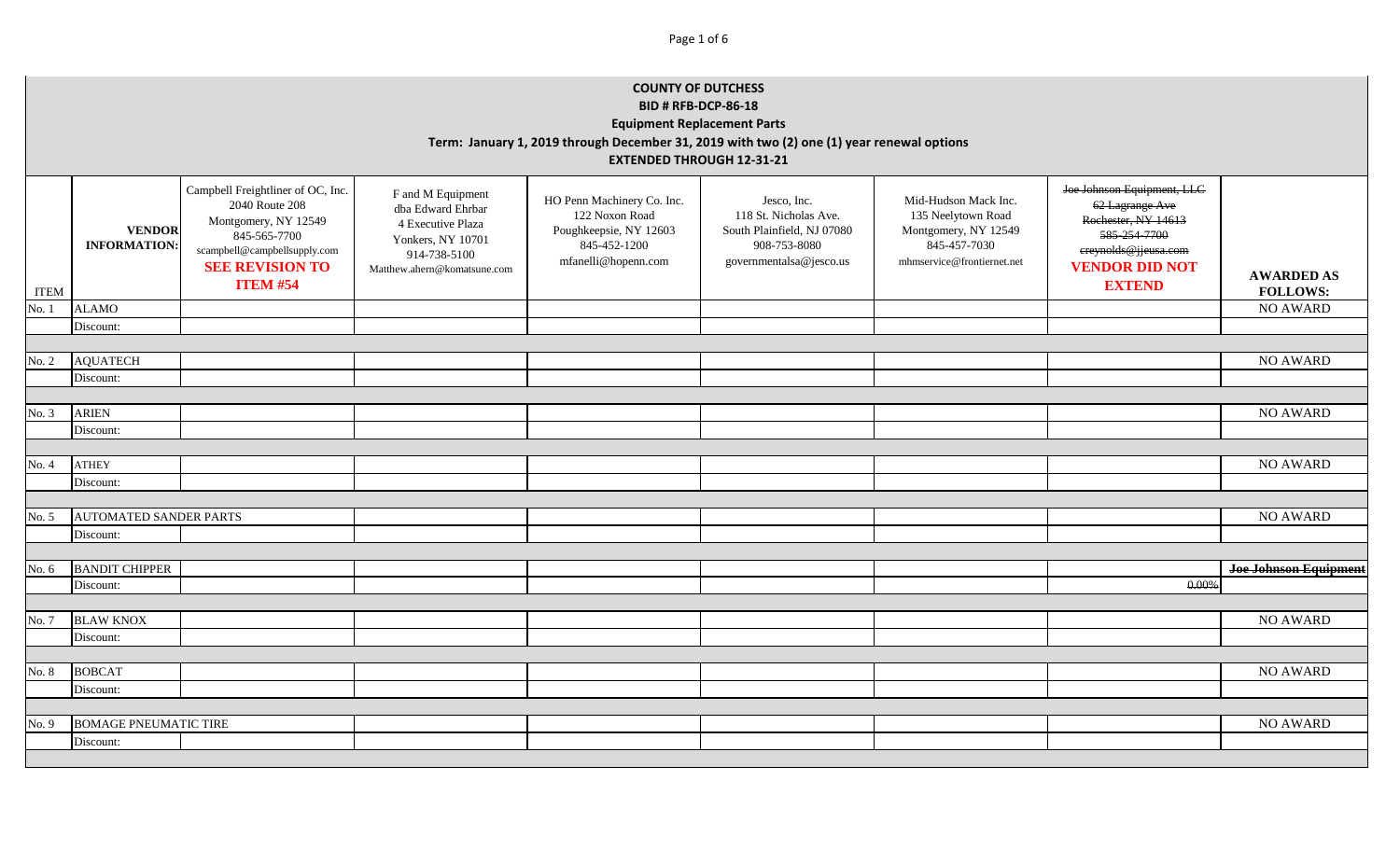# Page 2 of 6

| <b>NO AWARD</b><br>No. 10<br><b>CAM SUPERLINE TRAILER</b><br>Discount:<br><b>CASE INTERNATIONAL</b><br><b>NO AWARD</b><br>No. 11<br>Discount:<br><b>CATERPILLAR</b><br>No. 12<br>Discount:<br>0.00%<br>CONE HEAD WOOD CHIPPER<br><b>NO AWARD</b><br>No. 13<br>Discount:<br>NO AWARD<br>No. 14<br><b>DICKEY-JOHN PARTS</b><br>Discount:<br>NO AWARD<br>DYNAPAC VIBRATOR ROLLER<br>No. 15<br>Discount:<br><b>NO AWARD</b><br><b>DYNAWELD FLATBED</b><br>No. 16<br>Discount:<br><b>NO AWARD</b><br>FINN HYDRO SEEDER<br>No. 17<br>Discount:<br><b>FISHER</b><br><b>NO AWARD</b><br>No. 18<br>Discount:<br><b>NO AWARD</b><br>FRINK SNOW PLOW<br>No. 19<br>Discount:<br>NO AWARD<br>No. 20<br>FRUEHAUF-DUMP TRAILER<br>Discount: | <b>ITEM</b> | <b>VENDOR</b><br><b>INFORMATION:</b> | Campbell Freightliner of OC, Inc.<br>2040 Route 208<br>Montgomery, NY 12549<br>845-565-7700<br>scampbell@campbellsupply.com<br><b>SEE REVISION TO</b><br><b>ITEM #54</b> | F and M Equipment<br>dba Edward Ehrbar<br>4 Executive Plaza<br>Yonkers, NY 10701<br>914-738-5100<br>Matthew.ahern@komatsune.com | HO Penn Machinery Co. Inc.<br>122 Noxon Road<br>Poughkeepsie, NY 12603<br>845-452-1200<br>mfanelli@hopenn.com | Jesco, Inc.<br>118 St. Nicholas Ave.<br>South Plainfield, NJ 07080<br>908-753-8080<br>governmentalsa@jesco.us | Mid-Hudson Mack Inc.<br>135 Neelytown Road<br>Montgomery, NY 12549<br>845-457-7030<br>mhmservice@frontiernet.net | Joe Johnson Equipment, LLC<br>62 Lagrange Ave<br>Rochester, NY 14613<br>585-254-7700<br>ereynolds@jjeusa.com<br><b>VENDOR DID NOT</b><br><b>EXTEND</b> | <b>AWARDED AS</b><br><b>FOLLOWS:</b> |
|------------------------------------------------------------------------------------------------------------------------------------------------------------------------------------------------------------------------------------------------------------------------------------------------------------------------------------------------------------------------------------------------------------------------------------------------------------------------------------------------------------------------------------------------------------------------------------------------------------------------------------------------------------------------------------------------------------------------------|-------------|--------------------------------------|--------------------------------------------------------------------------------------------------------------------------------------------------------------------------|---------------------------------------------------------------------------------------------------------------------------------|---------------------------------------------------------------------------------------------------------------|---------------------------------------------------------------------------------------------------------------|------------------------------------------------------------------------------------------------------------------|--------------------------------------------------------------------------------------------------------------------------------------------------------|--------------------------------------|
|                                                                                                                                                                                                                                                                                                                                                                                                                                                                                                                                                                                                                                                                                                                              |             |                                      |                                                                                                                                                                          |                                                                                                                                 |                                                                                                               |                                                                                                               |                                                                                                                  |                                                                                                                                                        |                                      |
| HO Penn Machinery Co., Inc.                                                                                                                                                                                                                                                                                                                                                                                                                                                                                                                                                                                                                                                                                                  |             |                                      |                                                                                                                                                                          |                                                                                                                                 |                                                                                                               |                                                                                                               |                                                                                                                  |                                                                                                                                                        |                                      |
|                                                                                                                                                                                                                                                                                                                                                                                                                                                                                                                                                                                                                                                                                                                              |             |                                      |                                                                                                                                                                          |                                                                                                                                 |                                                                                                               |                                                                                                               |                                                                                                                  |                                                                                                                                                        |                                      |
|                                                                                                                                                                                                                                                                                                                                                                                                                                                                                                                                                                                                                                                                                                                              |             |                                      |                                                                                                                                                                          |                                                                                                                                 |                                                                                                               |                                                                                                               |                                                                                                                  |                                                                                                                                                        |                                      |
|                                                                                                                                                                                                                                                                                                                                                                                                                                                                                                                                                                                                                                                                                                                              |             |                                      |                                                                                                                                                                          |                                                                                                                                 |                                                                                                               |                                                                                                               |                                                                                                                  |                                                                                                                                                        |                                      |
|                                                                                                                                                                                                                                                                                                                                                                                                                                                                                                                                                                                                                                                                                                                              |             |                                      |                                                                                                                                                                          |                                                                                                                                 |                                                                                                               |                                                                                                               |                                                                                                                  |                                                                                                                                                        |                                      |
|                                                                                                                                                                                                                                                                                                                                                                                                                                                                                                                                                                                                                                                                                                                              |             |                                      |                                                                                                                                                                          |                                                                                                                                 |                                                                                                               |                                                                                                               |                                                                                                                  |                                                                                                                                                        |                                      |
|                                                                                                                                                                                                                                                                                                                                                                                                                                                                                                                                                                                                                                                                                                                              |             |                                      |                                                                                                                                                                          |                                                                                                                                 |                                                                                                               |                                                                                                               |                                                                                                                  |                                                                                                                                                        |                                      |
|                                                                                                                                                                                                                                                                                                                                                                                                                                                                                                                                                                                                                                                                                                                              |             |                                      |                                                                                                                                                                          |                                                                                                                                 |                                                                                                               |                                                                                                               |                                                                                                                  |                                                                                                                                                        |                                      |
|                                                                                                                                                                                                                                                                                                                                                                                                                                                                                                                                                                                                                                                                                                                              |             |                                      |                                                                                                                                                                          |                                                                                                                                 |                                                                                                               |                                                                                                               |                                                                                                                  |                                                                                                                                                        |                                      |
|                                                                                                                                                                                                                                                                                                                                                                                                                                                                                                                                                                                                                                                                                                                              |             |                                      |                                                                                                                                                                          |                                                                                                                                 |                                                                                                               |                                                                                                               |                                                                                                                  |                                                                                                                                                        |                                      |
|                                                                                                                                                                                                                                                                                                                                                                                                                                                                                                                                                                                                                                                                                                                              |             |                                      |                                                                                                                                                                          |                                                                                                                                 |                                                                                                               |                                                                                                               |                                                                                                                  |                                                                                                                                                        |                                      |
|                                                                                                                                                                                                                                                                                                                                                                                                                                                                                                                                                                                                                                                                                                                              |             |                                      |                                                                                                                                                                          |                                                                                                                                 |                                                                                                               |                                                                                                               |                                                                                                                  |                                                                                                                                                        |                                      |
|                                                                                                                                                                                                                                                                                                                                                                                                                                                                                                                                                                                                                                                                                                                              |             |                                      |                                                                                                                                                                          |                                                                                                                                 |                                                                                                               |                                                                                                               |                                                                                                                  |                                                                                                                                                        |                                      |
|                                                                                                                                                                                                                                                                                                                                                                                                                                                                                                                                                                                                                                                                                                                              |             |                                      |                                                                                                                                                                          |                                                                                                                                 |                                                                                                               |                                                                                                               |                                                                                                                  |                                                                                                                                                        |                                      |
|                                                                                                                                                                                                                                                                                                                                                                                                                                                                                                                                                                                                                                                                                                                              |             |                                      |                                                                                                                                                                          |                                                                                                                                 |                                                                                                               |                                                                                                               |                                                                                                                  |                                                                                                                                                        |                                      |
|                                                                                                                                                                                                                                                                                                                                                                                                                                                                                                                                                                                                                                                                                                                              |             |                                      |                                                                                                                                                                          |                                                                                                                                 |                                                                                                               |                                                                                                               |                                                                                                                  |                                                                                                                                                        |                                      |
|                                                                                                                                                                                                                                                                                                                                                                                                                                                                                                                                                                                                                                                                                                                              |             |                                      |                                                                                                                                                                          |                                                                                                                                 |                                                                                                               |                                                                                                               |                                                                                                                  |                                                                                                                                                        |                                      |
|                                                                                                                                                                                                                                                                                                                                                                                                                                                                                                                                                                                                                                                                                                                              |             |                                      |                                                                                                                                                                          |                                                                                                                                 |                                                                                                               |                                                                                                               |                                                                                                                  |                                                                                                                                                        |                                      |
|                                                                                                                                                                                                                                                                                                                                                                                                                                                                                                                                                                                                                                                                                                                              |             |                                      |                                                                                                                                                                          |                                                                                                                                 |                                                                                                               |                                                                                                               |                                                                                                                  |                                                                                                                                                        |                                      |
|                                                                                                                                                                                                                                                                                                                                                                                                                                                                                                                                                                                                                                                                                                                              |             |                                      |                                                                                                                                                                          |                                                                                                                                 |                                                                                                               |                                                                                                               |                                                                                                                  |                                                                                                                                                        |                                      |
|                                                                                                                                                                                                                                                                                                                                                                                                                                                                                                                                                                                                                                                                                                                              |             |                                      |                                                                                                                                                                          |                                                                                                                                 |                                                                                                               |                                                                                                               |                                                                                                                  |                                                                                                                                                        |                                      |
|                                                                                                                                                                                                                                                                                                                                                                                                                                                                                                                                                                                                                                                                                                                              |             |                                      |                                                                                                                                                                          |                                                                                                                                 |                                                                                                               |                                                                                                               |                                                                                                                  |                                                                                                                                                        |                                      |
|                                                                                                                                                                                                                                                                                                                                                                                                                                                                                                                                                                                                                                                                                                                              |             |                                      |                                                                                                                                                                          |                                                                                                                                 |                                                                                                               |                                                                                                               |                                                                                                                  |                                                                                                                                                        |                                      |
|                                                                                                                                                                                                                                                                                                                                                                                                                                                                                                                                                                                                                                                                                                                              |             |                                      |                                                                                                                                                                          |                                                                                                                                 |                                                                                                               |                                                                                                               |                                                                                                                  |                                                                                                                                                        |                                      |
|                                                                                                                                                                                                                                                                                                                                                                                                                                                                                                                                                                                                                                                                                                                              |             |                                      |                                                                                                                                                                          |                                                                                                                                 |                                                                                                               |                                                                                                               |                                                                                                                  |                                                                                                                                                        |                                      |
|                                                                                                                                                                                                                                                                                                                                                                                                                                                                                                                                                                                                                                                                                                                              |             |                                      |                                                                                                                                                                          |                                                                                                                                 |                                                                                                               |                                                                                                               |                                                                                                                  |                                                                                                                                                        |                                      |
|                                                                                                                                                                                                                                                                                                                                                                                                                                                                                                                                                                                                                                                                                                                              |             |                                      |                                                                                                                                                                          |                                                                                                                                 |                                                                                                               |                                                                                                               |                                                                                                                  |                                                                                                                                                        |                                      |
|                                                                                                                                                                                                                                                                                                                                                                                                                                                                                                                                                                                                                                                                                                                              |             |                                      |                                                                                                                                                                          |                                                                                                                                 |                                                                                                               |                                                                                                               |                                                                                                                  |                                                                                                                                                        |                                      |
|                                                                                                                                                                                                                                                                                                                                                                                                                                                                                                                                                                                                                                                                                                                              |             |                                      |                                                                                                                                                                          |                                                                                                                                 |                                                                                                               |                                                                                                               |                                                                                                                  |                                                                                                                                                        |                                      |
|                                                                                                                                                                                                                                                                                                                                                                                                                                                                                                                                                                                                                                                                                                                              |             |                                      |                                                                                                                                                                          |                                                                                                                                 |                                                                                                               |                                                                                                               |                                                                                                                  |                                                                                                                                                        |                                      |
|                                                                                                                                                                                                                                                                                                                                                                                                                                                                                                                                                                                                                                                                                                                              |             |                                      |                                                                                                                                                                          |                                                                                                                                 |                                                                                                               |                                                                                                               |                                                                                                                  |                                                                                                                                                        |                                      |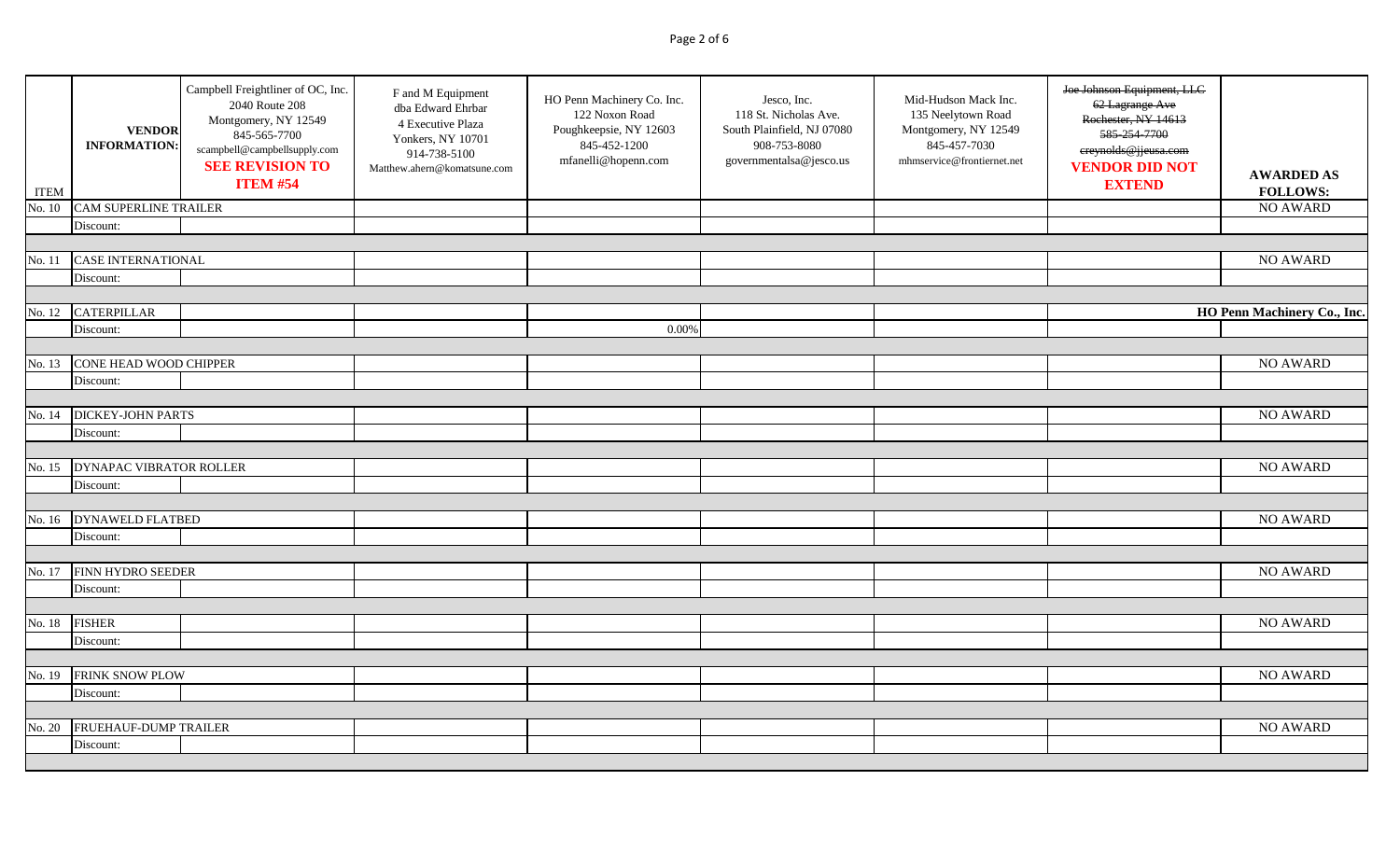# Page 3 of 6

| <b>ITEM</b> | <b>VENDOR</b><br><b>INFORMATION:</b> | Campbell Freightliner of OC, Inc.<br>2040 Route 208<br>Montgomery, NY 12549<br>845-565-7700<br>scampbell@campbellsupply.com<br><b>SEE REVISION TO</b><br><b>ITEM #54</b> | F and M Equipment<br>dba Edward Ehrbar<br>4 Executive Plaza<br>Yonkers, NY 10701<br>914-738-5100<br>Matthew.ahern@komatsune.com | HO Penn Machinery Co. Inc.<br>122 Noxon Road<br>Poughkeepsie, NY 12603<br>845-452-1200<br>mfanelli@hopenn.com | Jesco, Inc.<br>118 St. Nicholas Ave.<br>South Plainfield, NJ 07080<br>908-753-8080<br>governmentalsa@jesco.us | Mid-Hudson Mack Inc.<br>135 Neelytown Road<br>Montgomery, NY 12549<br>845-457-7030<br>mhmservice@frontiernet.net | Joe Johnson Equipment, LLC<br>62 Lagrange Ave<br>Rochester, NY 14613<br>585-254-7700<br>ereynolds@jjeusa.com<br><b>VENDOR DID NOT</b><br><b>EXTEND</b> | <b>AWARDED AS</b><br><b>FOLLOWS:</b> |
|-------------|--------------------------------------|--------------------------------------------------------------------------------------------------------------------------------------------------------------------------|---------------------------------------------------------------------------------------------------------------------------------|---------------------------------------------------------------------------------------------------------------|---------------------------------------------------------------------------------------------------------------|------------------------------------------------------------------------------------------------------------------|--------------------------------------------------------------------------------------------------------------------------------------------------------|--------------------------------------|
| No. 21      | <b>GMC HEAVY DUTY TRUCK</b>          |                                                                                                                                                                          |                                                                                                                                 |                                                                                                               |                                                                                                               |                                                                                                                  |                                                                                                                                                        | <b>NO AWARD</b>                      |
|             | Discount:                            |                                                                                                                                                                          |                                                                                                                                 |                                                                                                               |                                                                                                               |                                                                                                                  |                                                                                                                                                        |                                      |
|             |                                      |                                                                                                                                                                          |                                                                                                                                 |                                                                                                               |                                                                                                               |                                                                                                                  |                                                                                                                                                        |                                      |
| No. 22      | <b>GRADALL</b>                       |                                                                                                                                                                          |                                                                                                                                 |                                                                                                               |                                                                                                               |                                                                                                                  |                                                                                                                                                        | NO AWARD                             |
|             | Discount:                            |                                                                                                                                                                          |                                                                                                                                 |                                                                                                               |                                                                                                               |                                                                                                                  |                                                                                                                                                        |                                      |
|             |                                      |                                                                                                                                                                          |                                                                                                                                 |                                                                                                               |                                                                                                               |                                                                                                                  |                                                                                                                                                        |                                      |
| No. 23      | <b>HATZ ENGINE</b>                   |                                                                                                                                                                          |                                                                                                                                 |                                                                                                               |                                                                                                               |                                                                                                                  |                                                                                                                                                        | NO AWARD                             |
|             | Discount:                            |                                                                                                                                                                          |                                                                                                                                 |                                                                                                               |                                                                                                               |                                                                                                                  |                                                                                                                                                        |                                      |
|             |                                      |                                                                                                                                                                          |                                                                                                                                 |                                                                                                               |                                                                                                               |                                                                                                                  |                                                                                                                                                        |                                      |
| No. 24      | HENDERSON PLOW/CIRUS                 |                                                                                                                                                                          |                                                                                                                                 |                                                                                                               |                                                                                                               |                                                                                                                  |                                                                                                                                                        | <b>NO AWARD</b>                      |
|             | Discount:                            |                                                                                                                                                                          |                                                                                                                                 |                                                                                                               |                                                                                                               |                                                                                                                  |                                                                                                                                                        |                                      |
|             |                                      |                                                                                                                                                                          |                                                                                                                                 |                                                                                                               |                                                                                                               |                                                                                                                  |                                                                                                                                                        |                                      |
| No. 25      | HI WAY DUMP BODY                     |                                                                                                                                                                          |                                                                                                                                 |                                                                                                               |                                                                                                               |                                                                                                                  |                                                                                                                                                        | <b>NO AWARD</b>                      |
|             | Discount:                            |                                                                                                                                                                          |                                                                                                                                 |                                                                                                               |                                                                                                               |                                                                                                                  |                                                                                                                                                        |                                      |
|             |                                      |                                                                                                                                                                          |                                                                                                                                 |                                                                                                               |                                                                                                               |                                                                                                                  |                                                                                                                                                        |                                      |
| No. 26      | <b>INTERNATIONAL</b>                 |                                                                                                                                                                          |                                                                                                                                 |                                                                                                               |                                                                                                               |                                                                                                                  |                                                                                                                                                        | <b>NO AWARD</b>                      |
|             | Discount:                            |                                                                                                                                                                          |                                                                                                                                 |                                                                                                               |                                                                                                               |                                                                                                                  |                                                                                                                                                        |                                      |
|             |                                      |                                                                                                                                                                          |                                                                                                                                 |                                                                                                               |                                                                                                               |                                                                                                                  |                                                                                                                                                        |                                      |
| No. 27      | <b>INTERSTATE FLATBED</b>            |                                                                                                                                                                          |                                                                                                                                 |                                                                                                               |                                                                                                               |                                                                                                                  |                                                                                                                                                        | <b>NO AWARD</b>                      |
|             | Discount:                            |                                                                                                                                                                          |                                                                                                                                 |                                                                                                               |                                                                                                               |                                                                                                                  |                                                                                                                                                        |                                      |
|             |                                      |                                                                                                                                                                          |                                                                                                                                 |                                                                                                               |                                                                                                               |                                                                                                                  |                                                                                                                                                        |                                      |
| No. 28      | <b>JCB BACKHOE</b>                   |                                                                                                                                                                          |                                                                                                                                 |                                                                                                               |                                                                                                               |                                                                                                                  |                                                                                                                                                        | F&M Equip dba Edward Ehrbar          |
|             | Discount:                            |                                                                                                                                                                          | 0.00%                                                                                                                           |                                                                                                               |                                                                                                               |                                                                                                                  |                                                                                                                                                        |                                      |
|             |                                      |                                                                                                                                                                          |                                                                                                                                 |                                                                                                               |                                                                                                               |                                                                                                                  |                                                                                                                                                        |                                      |
| No. 29      | JOHN DEERE INDUSTRIAL ENGINE         |                                                                                                                                                                          |                                                                                                                                 |                                                                                                               |                                                                                                               |                                                                                                                  |                                                                                                                                                        | Jesco, Inc.                          |
|             | Discount:                            |                                                                                                                                                                          |                                                                                                                                 |                                                                                                               | 2.00%                                                                                                         |                                                                                                                  |                                                                                                                                                        |                                      |
|             |                                      |                                                                                                                                                                          |                                                                                                                                 |                                                                                                               |                                                                                                               |                                                                                                                  |                                                                                                                                                        |                                      |
| No. 30      | JOHN DEERE INDUSTRIAL TRACTOR        |                                                                                                                                                                          |                                                                                                                                 |                                                                                                               |                                                                                                               |                                                                                                                  |                                                                                                                                                        | Jesco, Inc.                          |
|             | Discount:                            |                                                                                                                                                                          |                                                                                                                                 |                                                                                                               | 2.00%                                                                                                         |                                                                                                                  |                                                                                                                                                        |                                      |
|             |                                      |                                                                                                                                                                          |                                                                                                                                 |                                                                                                               |                                                                                                               |                                                                                                                  |                                                                                                                                                        |                                      |
| No. 31      | JOHN DEERE LAWN MOWER                |                                                                                                                                                                          |                                                                                                                                 |                                                                                                               |                                                                                                               |                                                                                                                  |                                                                                                                                                        | <b>NO AWARD</b>                      |
|             | Discount:                            |                                                                                                                                                                          |                                                                                                                                 |                                                                                                               |                                                                                                               |                                                                                                                  |                                                                                                                                                        |                                      |
|             |                                      |                                                                                                                                                                          |                                                                                                                                 |                                                                                                               |                                                                                                               |                                                                                                                  |                                                                                                                                                        |                                      |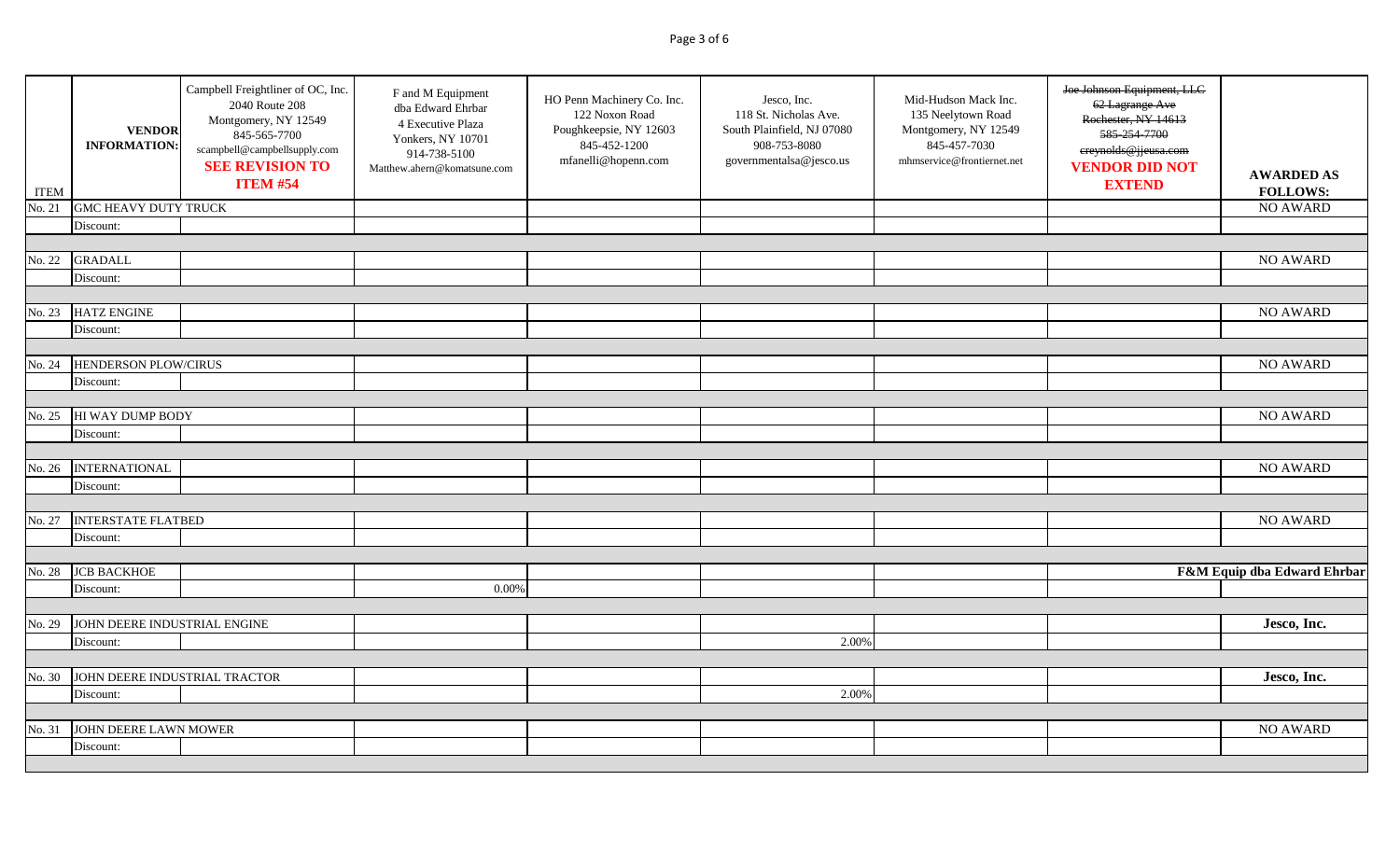# Page 4 of 6

| <b>ITEM</b> | <b>VENDOR</b><br><b>INFORMATION:</b> | Campbell Freightliner of OC, Inc.<br>2040 Route 208<br>Montgomery, NY 12549<br>845-565-7700<br>scampbell@campbellsupply.com<br><b>SEE REVISION TO</b><br><b>ITEM #54</b> | F and M Equipment<br>dba Edward Ehrbar<br>4 Executive Plaza<br>Yonkers, NY 10701<br>914-738-5100<br>Matthew.ahern@komatsune.com | HO Penn Machinery Co. Inc.<br>122 Noxon Road<br>Poughkeepsie, NY 12603<br>845-452-1200<br>mfanelli@hopenn.com | Jesco, Inc.<br>118 St. Nicholas Ave.<br>South Plainfield, NJ 07080<br>908-753-8080<br>governmentalsa@jesco.us | Mid-Hudson Mack Inc.<br>135 Neelytown Road<br>Montgomery, NY 12549<br>845-457-7030<br>mhmservice@frontiernet.net | Joe Johnson Equipment, LLC<br>62 Lagrange Ave<br>Rochester, NY 14613<br>585-254-7700<br>ereynolds@jjeusa.com<br><b>VENDOR DID NOT</b><br><b>EXTEND</b> | <b>AWARDED AS</b><br><b>FOLLOWS:</b> |
|-------------|--------------------------------------|--------------------------------------------------------------------------------------------------------------------------------------------------------------------------|---------------------------------------------------------------------------------------------------------------------------------|---------------------------------------------------------------------------------------------------------------|---------------------------------------------------------------------------------------------------------------|------------------------------------------------------------------------------------------------------------------|--------------------------------------------------------------------------------------------------------------------------------------------------------|--------------------------------------|
| No. 32      | KUBOTA ENGINE                        |                                                                                                                                                                          |                                                                                                                                 |                                                                                                               |                                                                                                               |                                                                                                                  |                                                                                                                                                        | NO AWARD                             |
|             | Discount:                            |                                                                                                                                                                          |                                                                                                                                 |                                                                                                               |                                                                                                               |                                                                                                                  |                                                                                                                                                        |                                      |
|             |                                      |                                                                                                                                                                          |                                                                                                                                 |                                                                                                               |                                                                                                               |                                                                                                                  |                                                                                                                                                        |                                      |
| No. 33      | <b>LEEBOY PAVER</b>                  |                                                                                                                                                                          |                                                                                                                                 |                                                                                                               |                                                                                                               |                                                                                                                  |                                                                                                                                                        | NO AWARD                             |
|             | Discount:                            |                                                                                                                                                                          |                                                                                                                                 |                                                                                                               |                                                                                                               |                                                                                                                  |                                                                                                                                                        |                                      |
|             |                                      |                                                                                                                                                                          |                                                                                                                                 |                                                                                                               |                                                                                                               |                                                                                                                  |                                                                                                                                                        |                                      |
| No. 34      | <b>MTD SNOW BLOWER</b>               |                                                                                                                                                                          |                                                                                                                                 |                                                                                                               |                                                                                                               |                                                                                                                  |                                                                                                                                                        | NO AWARD                             |
|             | Discount:                            |                                                                                                                                                                          |                                                                                                                                 |                                                                                                               |                                                                                                               |                                                                                                                  |                                                                                                                                                        |                                      |
|             |                                      |                                                                                                                                                                          |                                                                                                                                 |                                                                                                               |                                                                                                               |                                                                                                                  |                                                                                                                                                        |                                      |
| No. 35      | <b>M-T-M PRESSURE WASHER</b>         |                                                                                                                                                                          |                                                                                                                                 |                                                                                                               |                                                                                                               |                                                                                                                  |                                                                                                                                                        | <b>NO AWARD</b>                      |
|             | Discount:                            |                                                                                                                                                                          |                                                                                                                                 |                                                                                                               |                                                                                                               |                                                                                                                  |                                                                                                                                                        |                                      |
|             |                                      |                                                                                                                                                                          |                                                                                                                                 |                                                                                                               |                                                                                                               |                                                                                                                  |                                                                                                                                                        |                                      |
| No. 36      | <b>MACK TRUCK</b>                    |                                                                                                                                                                          |                                                                                                                                 |                                                                                                               |                                                                                                               |                                                                                                                  |                                                                                                                                                        | Mid-Hudson Mack, Inc.                |
|             | Discount:                            |                                                                                                                                                                          |                                                                                                                                 |                                                                                                               |                                                                                                               | 35.00%                                                                                                           |                                                                                                                                                        |                                      |
|             |                                      |                                                                                                                                                                          |                                                                                                                                 |                                                                                                               |                                                                                                               |                                                                                                                  |                                                                                                                                                        |                                      |
| No. 37      | MIDLAND ROAD WIDENER                 |                                                                                                                                                                          |                                                                                                                                 |                                                                                                               |                                                                                                               |                                                                                                                  |                                                                                                                                                        | NO AWARD                             |
|             | Discount:                            |                                                                                                                                                                          |                                                                                                                                 |                                                                                                               |                                                                                                               |                                                                                                                  |                                                                                                                                                        |                                      |
|             |                                      |                                                                                                                                                                          |                                                                                                                                 |                                                                                                               |                                                                                                               |                                                                                                                  |                                                                                                                                                        |                                      |
| No. 38      | MORBARK BRUSH CHIPPER                |                                                                                                                                                                          |                                                                                                                                 |                                                                                                               |                                                                                                               |                                                                                                                  |                                                                                                                                                        | <b>NO AWARD</b>                      |
|             | Discount:                            |                                                                                                                                                                          |                                                                                                                                 |                                                                                                               |                                                                                                               |                                                                                                                  |                                                                                                                                                        |                                      |
|             |                                      |                                                                                                                                                                          |                                                                                                                                 |                                                                                                               |                                                                                                               |                                                                                                                  |                                                                                                                                                        |                                      |
| No. 39      | <b>OLD DOMINION</b>                  |                                                                                                                                                                          |                                                                                                                                 |                                                                                                               |                                                                                                               |                                                                                                                  |                                                                                                                                                        | Joe Johnson Equipment, LLC           |
|             | Discount:                            |                                                                                                                                                                          |                                                                                                                                 |                                                                                                               |                                                                                                               |                                                                                                                  | 0.00%                                                                                                                                                  |                                      |
|             |                                      |                                                                                                                                                                          |                                                                                                                                 |                                                                                                               |                                                                                                               |                                                                                                                  |                                                                                                                                                        |                                      |
| No. 40      | <b>OSHKOSH TRUCK</b>                 |                                                                                                                                                                          |                                                                                                                                 |                                                                                                               |                                                                                                               |                                                                                                                  |                                                                                                                                                        | <b>NO AWARD</b>                      |
|             | Discount:                            |                                                                                                                                                                          |                                                                                                                                 |                                                                                                               |                                                                                                               |                                                                                                                  |                                                                                                                                                        |                                      |
|             |                                      |                                                                                                                                                                          |                                                                                                                                 |                                                                                                               |                                                                                                               |                                                                                                                  |                                                                                                                                                        |                                      |
| No. 41      | ROBIN AIR A/C RECLAIM SYSTEM         |                                                                                                                                                                          |                                                                                                                                 |                                                                                                               |                                                                                                               |                                                                                                                  |                                                                                                                                                        | <b>NO AWARD</b>                      |
|             | Discount:                            |                                                                                                                                                                          |                                                                                                                                 |                                                                                                               |                                                                                                               |                                                                                                                  |                                                                                                                                                        |                                      |
|             |                                      |                                                                                                                                                                          |                                                                                                                                 |                                                                                                               |                                                                                                               |                                                                                                                  |                                                                                                                                                        |                                      |
| No. 42      | ROGERS LOWBED TRAILER                |                                                                                                                                                                          |                                                                                                                                 |                                                                                                               |                                                                                                               |                                                                                                                  |                                                                                                                                                        | F&M Equip dba Edward Ehrbar          |
|             | Discount:                            |                                                                                                                                                                          | 0.00%                                                                                                                           |                                                                                                               |                                                                                                               |                                                                                                                  |                                                                                                                                                        |                                      |
|             |                                      |                                                                                                                                                                          |                                                                                                                                 |                                                                                                               |                                                                                                               |                                                                                                                  |                                                                                                                                                        |                                      |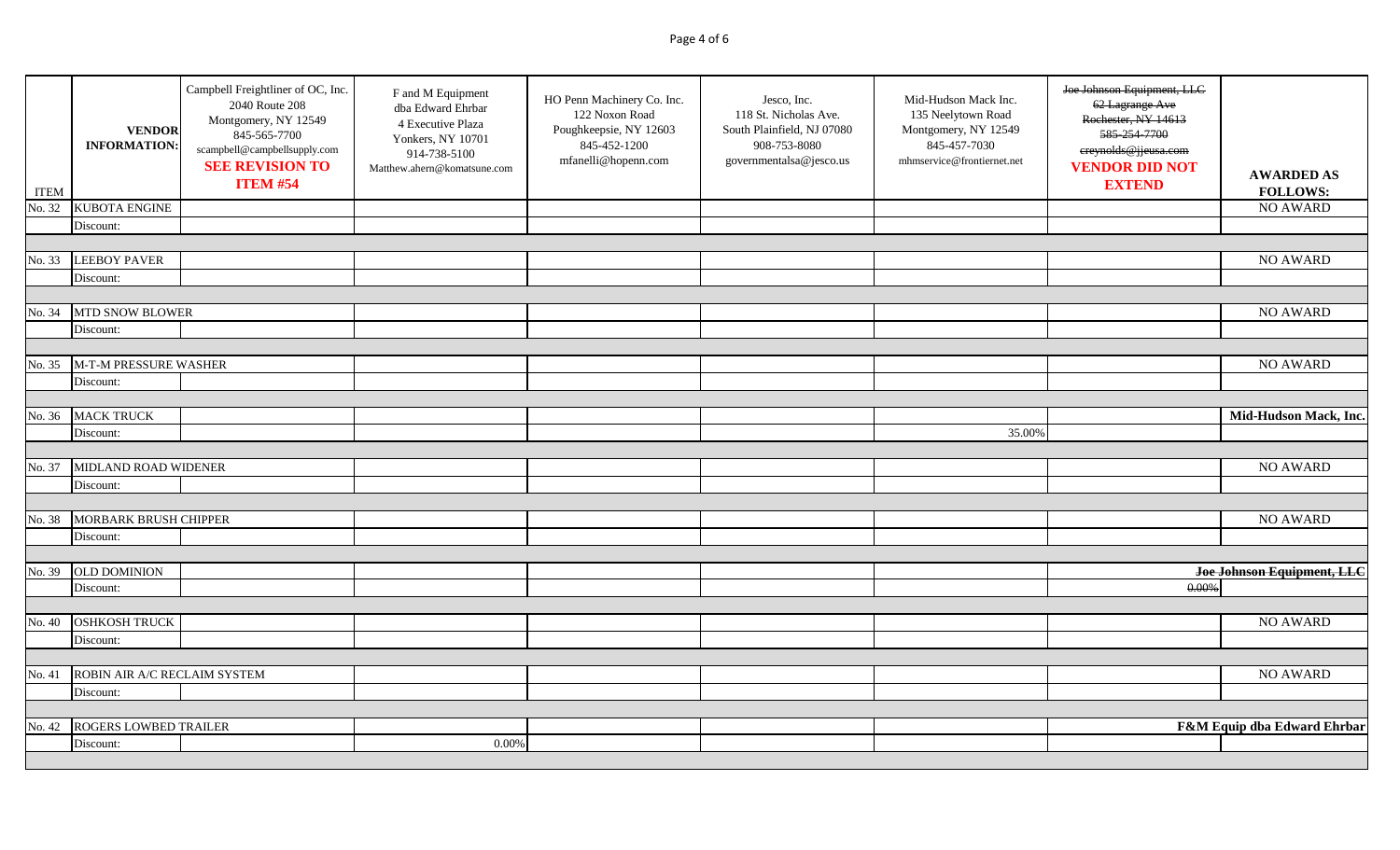# Page 5 of 6

| No. 43<br><b>ROSCO SWEEPER</b><br>Discount:<br><b>ROSCO (WATER TRUCK)</b><br>No. 44<br>Discount:<br><b>SCAG MOWER*</b><br>No. 45<br>Discount:<br>SNOWGO ROTARY SNOWBLOWER<br>No. 46<br>0.00%<br>Discount:<br>SULLIVAN DIESEL (AIR COMPRESSOR)<br>No. 47<br>Discount:<br>SWENSON DUMP/BWS DUMP<br>No. 48<br>Discount:<br><b>TARCO DUMP/SANDER</b><br>No. 49<br>Discount:<br><b>TCM FORKLIFT</b><br>No. 50<br>Discount:<br><b>TORO MOWER</b><br>No. 51<br>Discount:<br><b>UNIMOG EQUIPMENT</b><br>No. 52<br>Discount:<br>VAC ALL EQUIPMENT<br>No. 53 | <b>ITEM</b> | <b>VENDOR</b><br><b>INFORMATION:</b> | Campbell Freightliner of OC, Inc.<br>2040 Route 208<br>Montgomery, NY 12549<br>845-565-7700<br>scampbell@campbellsupply.com<br><b>SEE REVISION TO</b><br><b>ITEM #54</b> | F and M Equipment<br>dba Edward Ehrbar<br>4 Executive Plaza<br>Yonkers, NY 10701<br>914-738-5100<br>Matthew.ahern@komatsune.com | HO Penn Machinery Co. Inc.<br>122 Noxon Road<br>Poughkeepsie, NY 12603<br>845-452-1200<br>mfanelli@hopenn.com | Jesco, Inc.<br>118 St. Nicholas Ave.<br>South Plainfield, NJ 07080<br>908-753-8080<br>governmentalsa@jesco.us | Mid-Hudson Mack Inc.<br>135 Neelytown Road<br>Montgomery, NY 12549<br>845-457-7030<br>mhmservice@frontiernet.net | Joe Johnson Equipment, LLC<br>62 Lagrange Ave<br>Rochester, NY 14613<br>585-254-7700<br>ereynolds@jjeusa.com<br><b>VENDOR DID NOT</b><br><b>EXTEND</b> | <b>AWARDED AS</b><br><b>FOLLOWS:</b> |
|----------------------------------------------------------------------------------------------------------------------------------------------------------------------------------------------------------------------------------------------------------------------------------------------------------------------------------------------------------------------------------------------------------------------------------------------------------------------------------------------------------------------------------------------------|-------------|--------------------------------------|--------------------------------------------------------------------------------------------------------------------------------------------------------------------------|---------------------------------------------------------------------------------------------------------------------------------|---------------------------------------------------------------------------------------------------------------|---------------------------------------------------------------------------------------------------------------|------------------------------------------------------------------------------------------------------------------|--------------------------------------------------------------------------------------------------------------------------------------------------------|--------------------------------------|
|                                                                                                                                                                                                                                                                                                                                                                                                                                                                                                                                                    |             |                                      |                                                                                                                                                                          |                                                                                                                                 |                                                                                                               |                                                                                                               |                                                                                                                  |                                                                                                                                                        | <b>NO AWARD</b>                      |
|                                                                                                                                                                                                                                                                                                                                                                                                                                                                                                                                                    |             |                                      |                                                                                                                                                                          |                                                                                                                                 |                                                                                                               |                                                                                                               |                                                                                                                  |                                                                                                                                                        |                                      |
|                                                                                                                                                                                                                                                                                                                                                                                                                                                                                                                                                    |             |                                      |                                                                                                                                                                          |                                                                                                                                 |                                                                                                               |                                                                                                               |                                                                                                                  |                                                                                                                                                        |                                      |
|                                                                                                                                                                                                                                                                                                                                                                                                                                                                                                                                                    |             |                                      |                                                                                                                                                                          |                                                                                                                                 |                                                                                                               |                                                                                                               |                                                                                                                  |                                                                                                                                                        | <b>NO AWARD</b>                      |
|                                                                                                                                                                                                                                                                                                                                                                                                                                                                                                                                                    |             |                                      |                                                                                                                                                                          |                                                                                                                                 |                                                                                                               |                                                                                                               |                                                                                                                  |                                                                                                                                                        |                                      |
|                                                                                                                                                                                                                                                                                                                                                                                                                                                                                                                                                    |             |                                      |                                                                                                                                                                          |                                                                                                                                 |                                                                                                               |                                                                                                               |                                                                                                                  |                                                                                                                                                        |                                      |
|                                                                                                                                                                                                                                                                                                                                                                                                                                                                                                                                                    |             |                                      |                                                                                                                                                                          |                                                                                                                                 |                                                                                                               |                                                                                                               |                                                                                                                  |                                                                                                                                                        | <b>NO AWARD</b>                      |
|                                                                                                                                                                                                                                                                                                                                                                                                                                                                                                                                                    |             |                                      |                                                                                                                                                                          |                                                                                                                                 |                                                                                                               |                                                                                                               |                                                                                                                  |                                                                                                                                                        |                                      |
|                                                                                                                                                                                                                                                                                                                                                                                                                                                                                                                                                    |             |                                      |                                                                                                                                                                          |                                                                                                                                 |                                                                                                               |                                                                                                               |                                                                                                                  |                                                                                                                                                        |                                      |
|                                                                                                                                                                                                                                                                                                                                                                                                                                                                                                                                                    |             |                                      |                                                                                                                                                                          |                                                                                                                                 |                                                                                                               |                                                                                                               |                                                                                                                  |                                                                                                                                                        | Joe Johnson Equipment, LLC           |
|                                                                                                                                                                                                                                                                                                                                                                                                                                                                                                                                                    |             |                                      |                                                                                                                                                                          |                                                                                                                                 |                                                                                                               |                                                                                                               |                                                                                                                  |                                                                                                                                                        |                                      |
|                                                                                                                                                                                                                                                                                                                                                                                                                                                                                                                                                    |             |                                      |                                                                                                                                                                          |                                                                                                                                 |                                                                                                               |                                                                                                               |                                                                                                                  |                                                                                                                                                        |                                      |
|                                                                                                                                                                                                                                                                                                                                                                                                                                                                                                                                                    |             |                                      |                                                                                                                                                                          |                                                                                                                                 |                                                                                                               |                                                                                                               |                                                                                                                  |                                                                                                                                                        | <b>NO AWARD</b>                      |
|                                                                                                                                                                                                                                                                                                                                                                                                                                                                                                                                                    |             |                                      |                                                                                                                                                                          |                                                                                                                                 |                                                                                                               |                                                                                                               |                                                                                                                  |                                                                                                                                                        |                                      |
|                                                                                                                                                                                                                                                                                                                                                                                                                                                                                                                                                    |             |                                      |                                                                                                                                                                          |                                                                                                                                 |                                                                                                               |                                                                                                               |                                                                                                                  |                                                                                                                                                        |                                      |
|                                                                                                                                                                                                                                                                                                                                                                                                                                                                                                                                                    |             |                                      |                                                                                                                                                                          |                                                                                                                                 |                                                                                                               |                                                                                                               |                                                                                                                  |                                                                                                                                                        | NO AWARD                             |
|                                                                                                                                                                                                                                                                                                                                                                                                                                                                                                                                                    |             |                                      |                                                                                                                                                                          |                                                                                                                                 |                                                                                                               |                                                                                                               |                                                                                                                  |                                                                                                                                                        |                                      |
|                                                                                                                                                                                                                                                                                                                                                                                                                                                                                                                                                    |             |                                      |                                                                                                                                                                          |                                                                                                                                 |                                                                                                               |                                                                                                               |                                                                                                                  |                                                                                                                                                        |                                      |
|                                                                                                                                                                                                                                                                                                                                                                                                                                                                                                                                                    |             |                                      |                                                                                                                                                                          |                                                                                                                                 |                                                                                                               |                                                                                                               |                                                                                                                  |                                                                                                                                                        | <b>NO AWARD</b>                      |
|                                                                                                                                                                                                                                                                                                                                                                                                                                                                                                                                                    |             |                                      |                                                                                                                                                                          |                                                                                                                                 |                                                                                                               |                                                                                                               |                                                                                                                  |                                                                                                                                                        |                                      |
|                                                                                                                                                                                                                                                                                                                                                                                                                                                                                                                                                    |             |                                      |                                                                                                                                                                          |                                                                                                                                 |                                                                                                               |                                                                                                               |                                                                                                                  |                                                                                                                                                        |                                      |
|                                                                                                                                                                                                                                                                                                                                                                                                                                                                                                                                                    |             |                                      |                                                                                                                                                                          |                                                                                                                                 |                                                                                                               |                                                                                                               |                                                                                                                  |                                                                                                                                                        | <b>NO AWARD</b>                      |
|                                                                                                                                                                                                                                                                                                                                                                                                                                                                                                                                                    |             |                                      |                                                                                                                                                                          |                                                                                                                                 |                                                                                                               |                                                                                                               |                                                                                                                  |                                                                                                                                                        |                                      |
|                                                                                                                                                                                                                                                                                                                                                                                                                                                                                                                                                    |             |                                      |                                                                                                                                                                          |                                                                                                                                 |                                                                                                               |                                                                                                               |                                                                                                                  |                                                                                                                                                        |                                      |
|                                                                                                                                                                                                                                                                                                                                                                                                                                                                                                                                                    |             |                                      |                                                                                                                                                                          |                                                                                                                                 |                                                                                                               |                                                                                                               |                                                                                                                  |                                                                                                                                                        | <b>NO AWARD</b>                      |
|                                                                                                                                                                                                                                                                                                                                                                                                                                                                                                                                                    |             |                                      |                                                                                                                                                                          |                                                                                                                                 |                                                                                                               |                                                                                                               |                                                                                                                  |                                                                                                                                                        |                                      |
|                                                                                                                                                                                                                                                                                                                                                                                                                                                                                                                                                    |             |                                      |                                                                                                                                                                          |                                                                                                                                 |                                                                                                               |                                                                                                               |                                                                                                                  |                                                                                                                                                        |                                      |
|                                                                                                                                                                                                                                                                                                                                                                                                                                                                                                                                                    |             |                                      |                                                                                                                                                                          |                                                                                                                                 |                                                                                                               |                                                                                                               |                                                                                                                  |                                                                                                                                                        | NO AWARD                             |
|                                                                                                                                                                                                                                                                                                                                                                                                                                                                                                                                                    |             |                                      |                                                                                                                                                                          |                                                                                                                                 |                                                                                                               |                                                                                                               |                                                                                                                  |                                                                                                                                                        |                                      |
|                                                                                                                                                                                                                                                                                                                                                                                                                                                                                                                                                    |             |                                      |                                                                                                                                                                          |                                                                                                                                 |                                                                                                               |                                                                                                               |                                                                                                                  |                                                                                                                                                        |                                      |
|                                                                                                                                                                                                                                                                                                                                                                                                                                                                                                                                                    |             |                                      |                                                                                                                                                                          |                                                                                                                                 |                                                                                                               |                                                                                                               |                                                                                                                  |                                                                                                                                                        | NO AWARD                             |
| Discount:                                                                                                                                                                                                                                                                                                                                                                                                                                                                                                                                          |             |                                      |                                                                                                                                                                          |                                                                                                                                 |                                                                                                               |                                                                                                               |                                                                                                                  |                                                                                                                                                        |                                      |